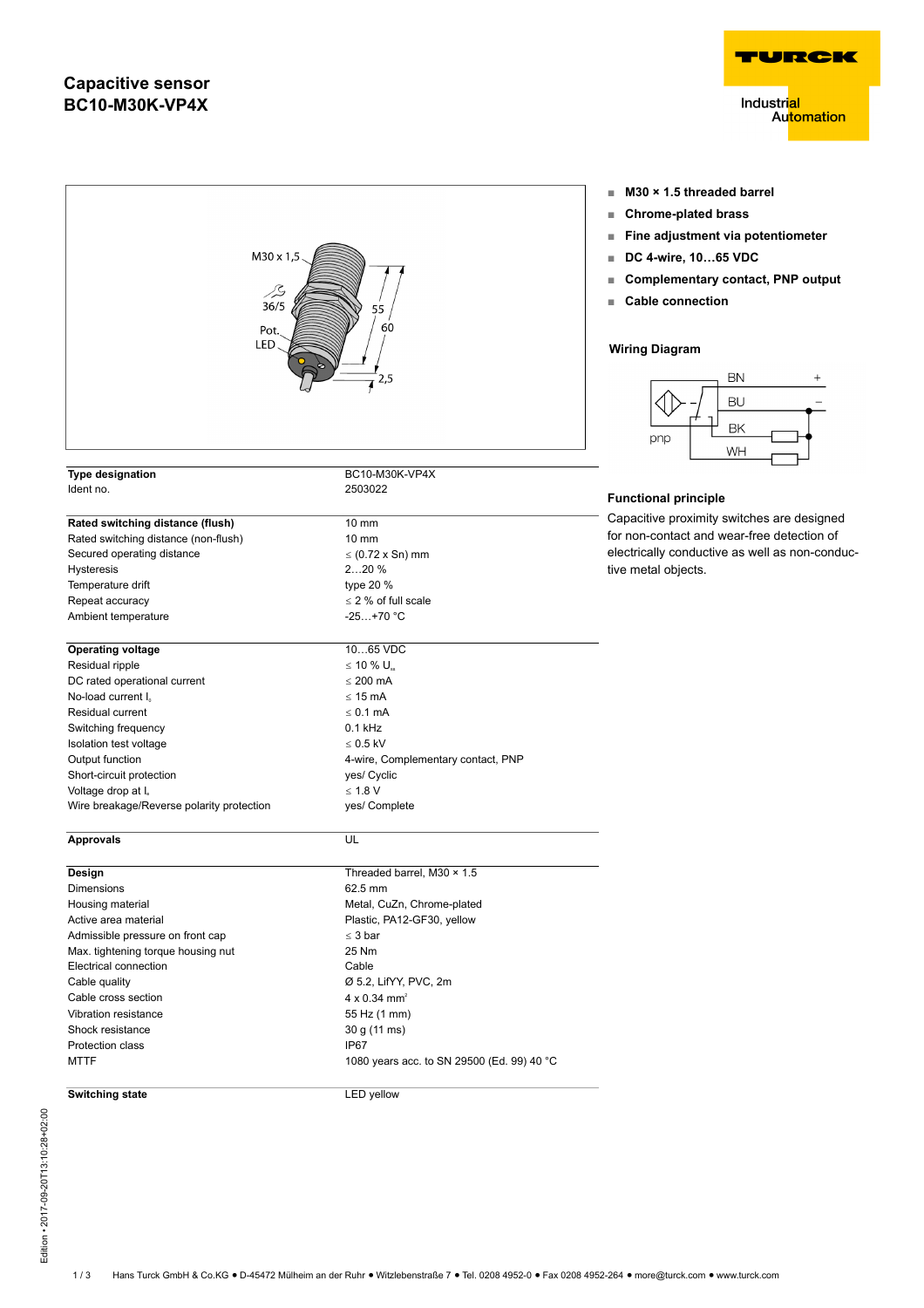# **Capacitive sensor BC10-M30K-VP4X**



Industri<mark>al</mark> Automation

| <b>Mounting instructions/Description</b> | minimum distances |
|------------------------------------------|-------------------|
| Distance D                               | 60 mm             |
| Distance W                               | 30 mm             |
| Distance S                               | 45 mm             |
| Distance G                               | 60 mm             |
|                                          |                   |

#### **Diameter active area B**  $\overline{\varnothing}$  30 mm



The given minimum distances have been checked against the standard switching distance. Should the sensitivity of the sensors be changed via potentiometer, the data sheet specifications no longer apply.